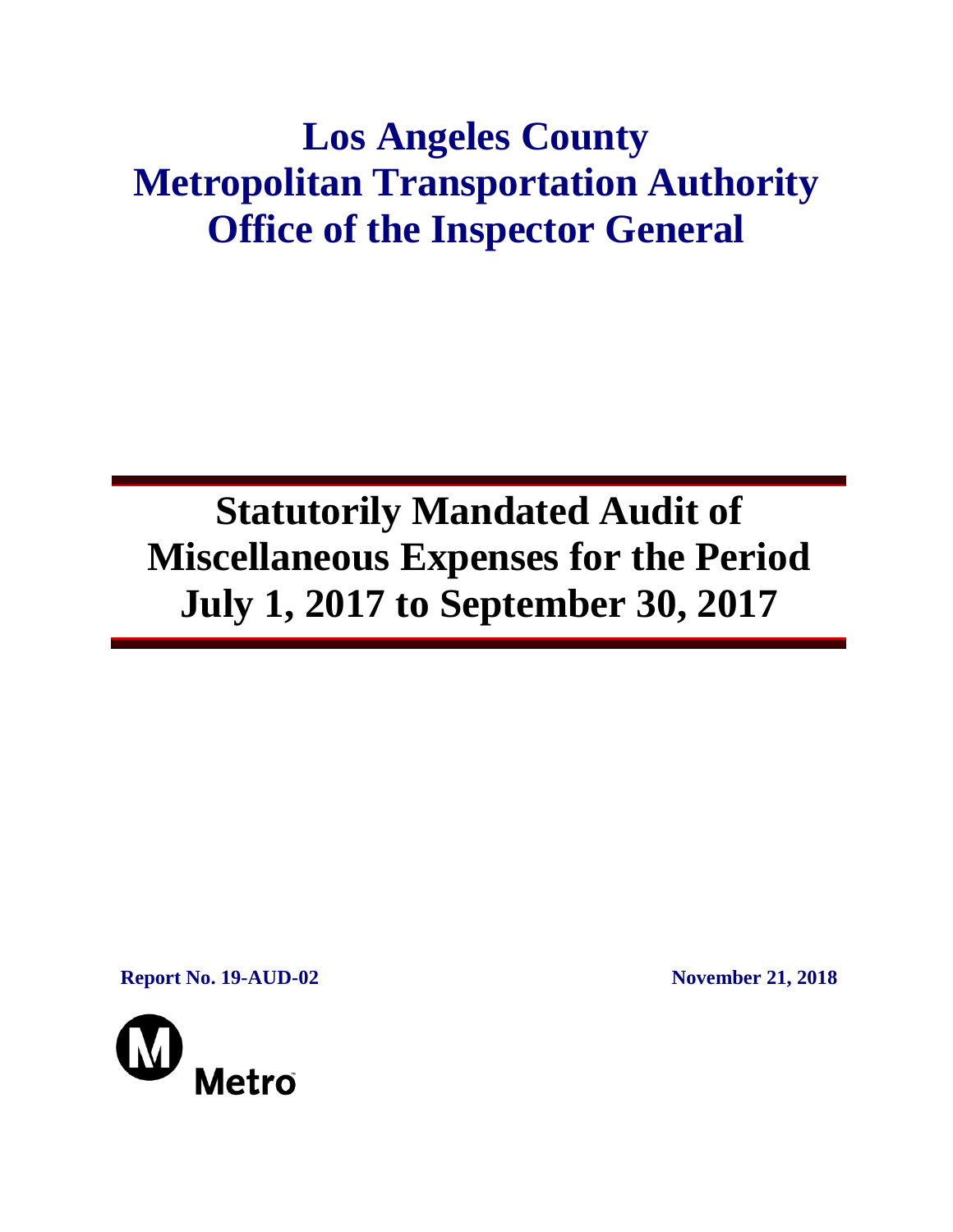# TABLE OF CONTENTS

### **Page**

|           |                                                                            | $\mathbf{1}$    |
|-----------|----------------------------------------------------------------------------|-----------------|
|           |                                                                            | $\overline{1}$  |
|           |                                                                            | 2               |
|           |                                                                            | 2               |
|           |                                                                            | 3               |
|           | 2. FIS Needs to be Updated to Accurately Reflect Metro's Chart of Accounts | $\overline{4}$  |
|           |                                                                            |                 |
|           | <b>APPENDICES</b>                                                          |                 |
| A.        |                                                                            | $6\overline{6}$ |
| <b>B.</b> |                                                                            | 7               |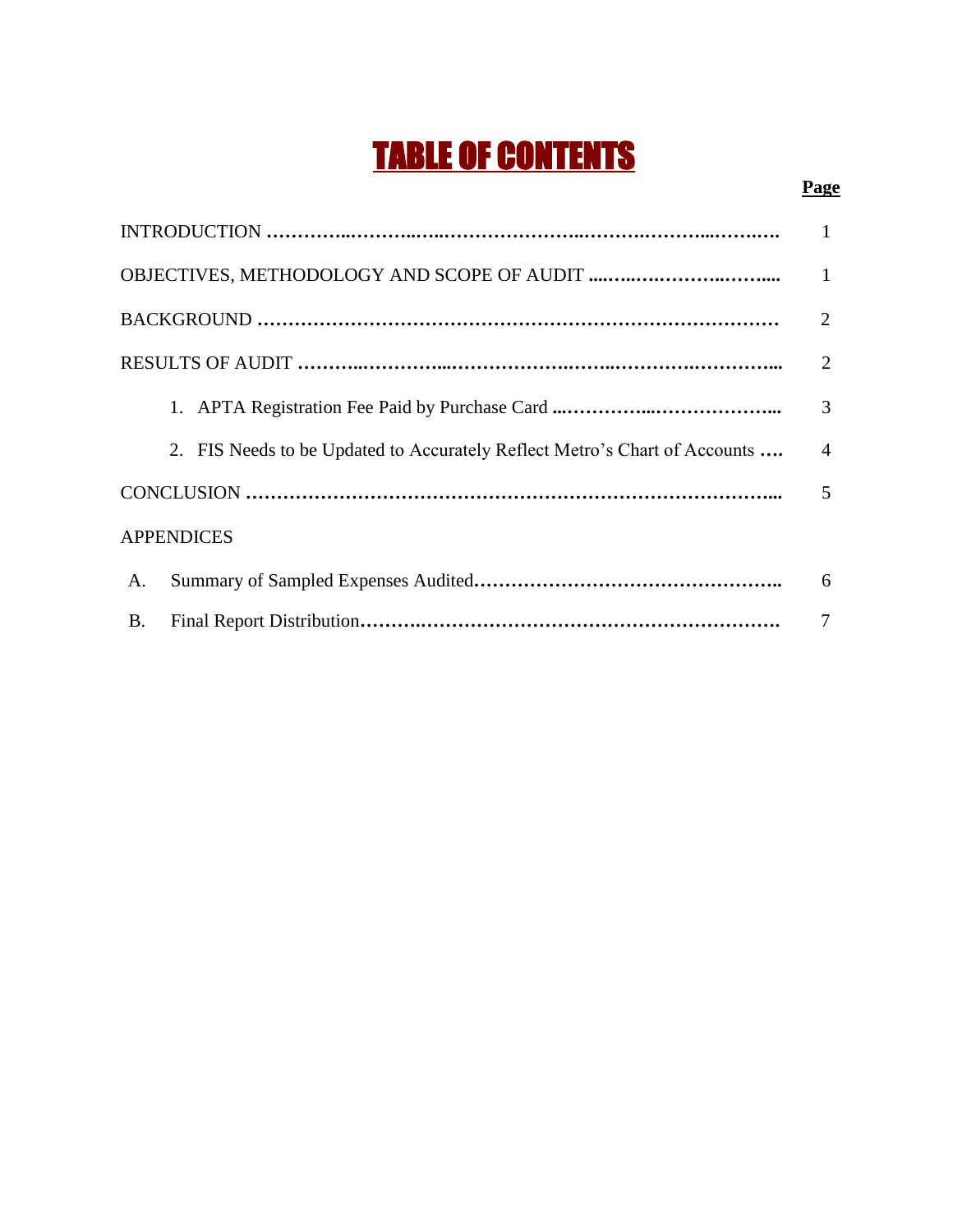

Los Angeles County Office of the Inspector General 213.244.7300 Tel<br>Metropolitan Transportation Authority 818 West 7<sup>th</sup> Street, Suite 500<br>Los Angeles, CA 90017



| DATE:           | November 21, $2018$                                                                                                          |
|-----------------|------------------------------------------------------------------------------------------------------------------------------|
| TO:             | Metro Board of Directors<br>Metro Chief Executive Officer                                                                    |
| <b>FROM:</b>    | Yvonne Zheng, Senior Manager, Audit, Office of the Inspector General                                                         |
| <b>SUBJECT:</b> | Statutorily Mandated Audit of Metro Miscellaneous Expenses<br>From July 1, 2017 to September 30, 2017 (Report No. 19-AUD-02) |

## INTRODUCTION

The Office of the Inspector General (OIG) performed an audit of miscellaneous expense transactions processed from July 1, 2017 to September 30, 2017. This audit was performed pursuant to Public Utilities Code section 130051.28(b), which requires the OIG to report quarterly to the Los Angeles County Metropolitan Transportation Authority (Metro) Board of Directors on miscellaneous expenses, such as travel, meals, refreshments, private club dues, and membership fees.

We found that the transactions reviewed generally complied with policies, were reasonable and adequately supported by required documents. However, for two of the expenses reviewed, requirements were not followed:

- . APTA Registration was paid by corporate purchase card rather than from the required pre paid account.
- . An expense for corporate sponsorship was incorrectly charged to Account <sup>50905</sup> (Corporate Memberships) instead of Account <sup>50999</sup> (Miscellaneous Expense - Others).

# OBJECTIVES, METHODOLOGY AND SCOPE OF AUDIT

The objectives of the audit were to determine whether

- . Expenses charged were proper, reasonable, and in accordance with Metro policies and procedures.
- . Expenses had proper approvals, receipts, and other supporting documentation.
- . Policies and procedures are adequate to ensure that expenses are documented and properly accounted for.

1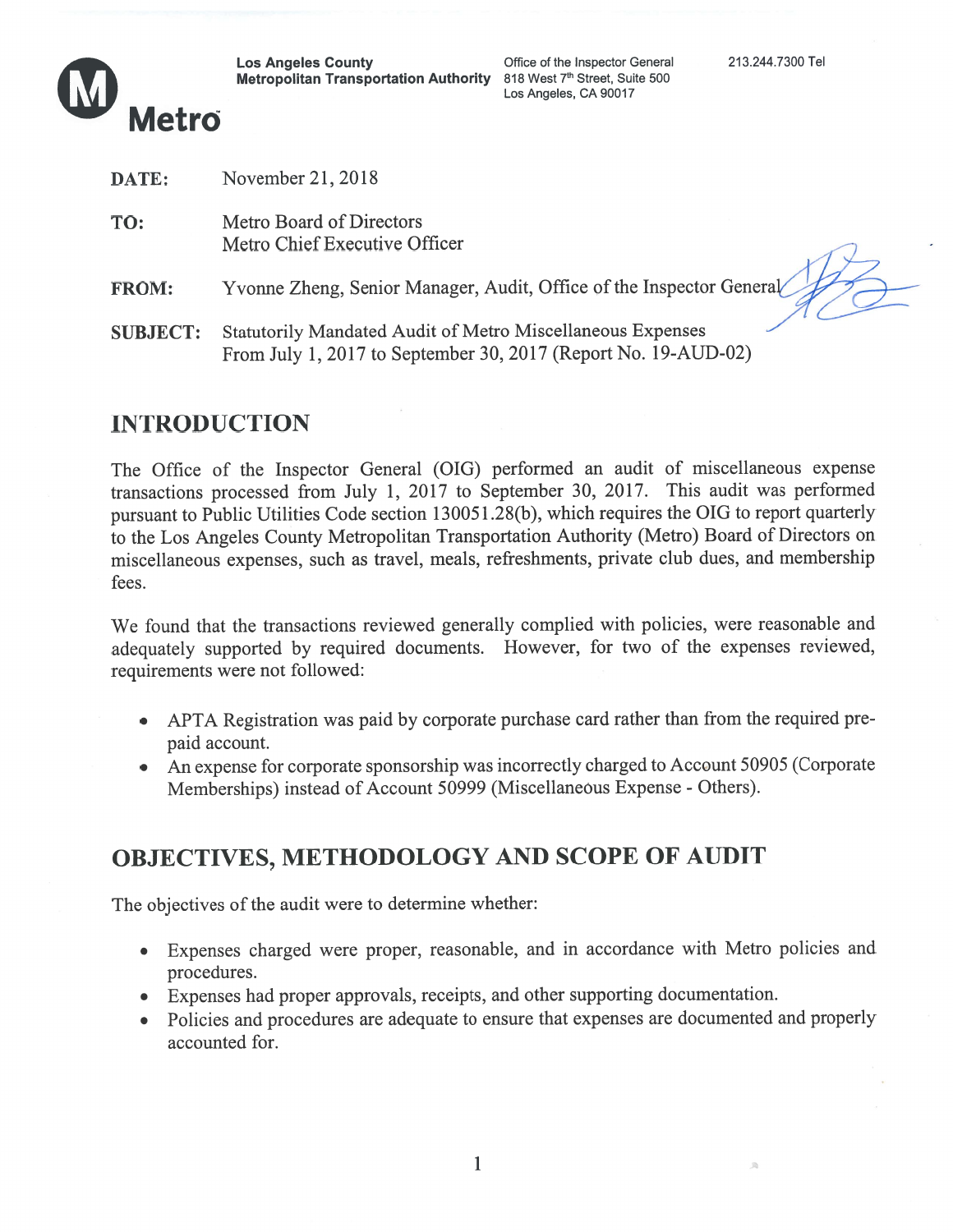To achieve the audit objectives, we performed the following procedures:

- Obtained and reviewed applicable policies and procedures,
- Interviewed appropriate staff in Accounting and other departments, and
- Reviewed a sample of expenses for the period of July 1, 2017 to September 30, 2017 to determine if they were reasonable, properly approved and supported by required documentation (i.e. invoices, receipts, and justification memos).

This audit covered a review of miscellaneous expenses for the period of July 1, 2017 to September 30, 2017. For this period, miscellaneous expenses totaled  $$1,988,904<sup>1</sup>$ , we selected 36 expense transactions totaling \$1,100,922 for detail testing. Thirty of the expense transactions were randomly selected and the remaining 6 were judgmentally selected due to their large dollar amount.

This audit was conducted in accordance with generally accepted government auditing standards. Those standards require that we plan and perform the audit to obtain sufficient, appropriate evidence to provide a reasonable basis for our findings and conclusions based on our audit objectives. We believe that the evidence obtained provides a reasonable basis for our findings and conclusions based on our audit objectives.

# **BACKGROUND**

All Metro expenditures are categorized into various expense accounts and recorded in Metro's Financial Information System. Metro employees have several options for seeking payment for miscellaneous expenses incurred, such as check requests, purchase cards, purchase orders, and travel & business expense reports. Each option has its own policies, procedures, or guidelines. The Accounting Department's Accounts Payable Section is responsible for the accurate and timely processing of payments for miscellaneous expenses.

# **RESULTS OF AUDIT**

The audit found that the transactions reviewed generally complied with policies, were reasonable and adequately supported by required documents. However, we found that requirements were not followed for two of the expense transactions.

<sup>&</sup>lt;sup>1</sup> This total does not include transactions that were \$200 or less, offsetting credits, and transactions from the OIG and Ethics Departments.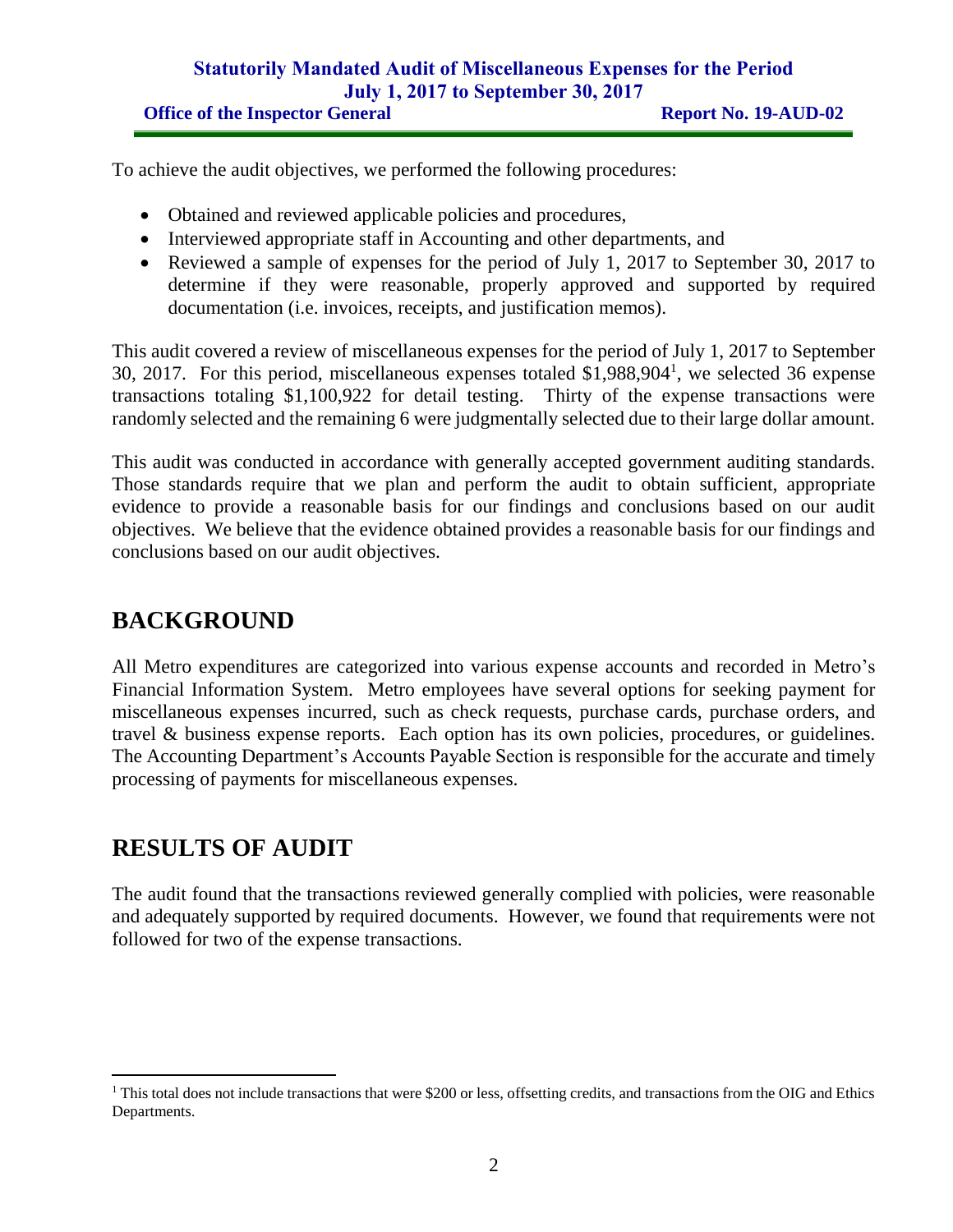#### **1**. **APTA Registration Fee Paid by Purchase Card**

Metro's Travel and Business Expense Policy (Fin 14 – Section 1.1.11) states: *"All registration fees are paid by completing a Check Request or through a company issued Purchase Card (P-Card), with the exception of APTA conferences. Registration fees for APTA conferences are deducted from Metro's prepaid account."* In addition, Metro's Accounting Policy ACC-16 (APTA Deposit and Replenishments), provides step by step procedures for how to register for an APTA event. When a Metro employee registers for an APTA event, he/she should use Metro's APTA membership number to pay for the registration through the pre-paid account. Accounting staff advised us that the requesting department's budget is ultimately charged for the APTA registration fees. They also stated that the pre-paid account provides information on who attends APTA events and helps ensure that any discounts are taken.

We found that the System Security & Law Enforcement Department used a purchase card to pay for APTA registration fees in the amount of \$1,025 for an employee to attend an event in June 2017, instead of using the Metro's pre-paid account as required by FIN 14.

The department's executive secretary stated that she had always used the purchase card to pay for APTA registration fees, and she and her supervisor were unaware of the pre-paid account. We provided her copies of FIN 14 and ACC-16 to reference for future APTA registrations. We also sent the department head an email advising him of the pre-paid account. We suggested that he communicate Metro's APTA policy to his entire staff and he agreed.

Using another method to pay for registration fees besides Metro's pre-paid account could potentially result in a duplicate payment to APTA for the same event. Therefore, we reviewed the Accounting Department's list of employees whose APTA registration fees were paid through the pre-paid account from April 4, 2017 to October 16, 2017. We did not find a registration fee for this department employee on the pre-paid account list.

In addition, we reviewed the schedule of miscellaneous expense transactions received from Accounting for the period of July 1, 2017 to September 30, 2017 and identified six additional expense transactions where registration fees were paid to APTA. For each of these expense transaction, we reviewed the supporting documentation and found that the registration fees were paid appropriately through Metro's pre-paid account with APTA.

Accounting also advised that when they receive the monthly statement from APTA documenting the fees deducted from the pre-paid account, for each employee listed on the statement they obtain and review the related travel and business expense documents to verify that no registration fees are on the employee's travel and business expense report for reimbursement for that APTA event. Accounting informed us that this procedure is done to prevent duplicate payments.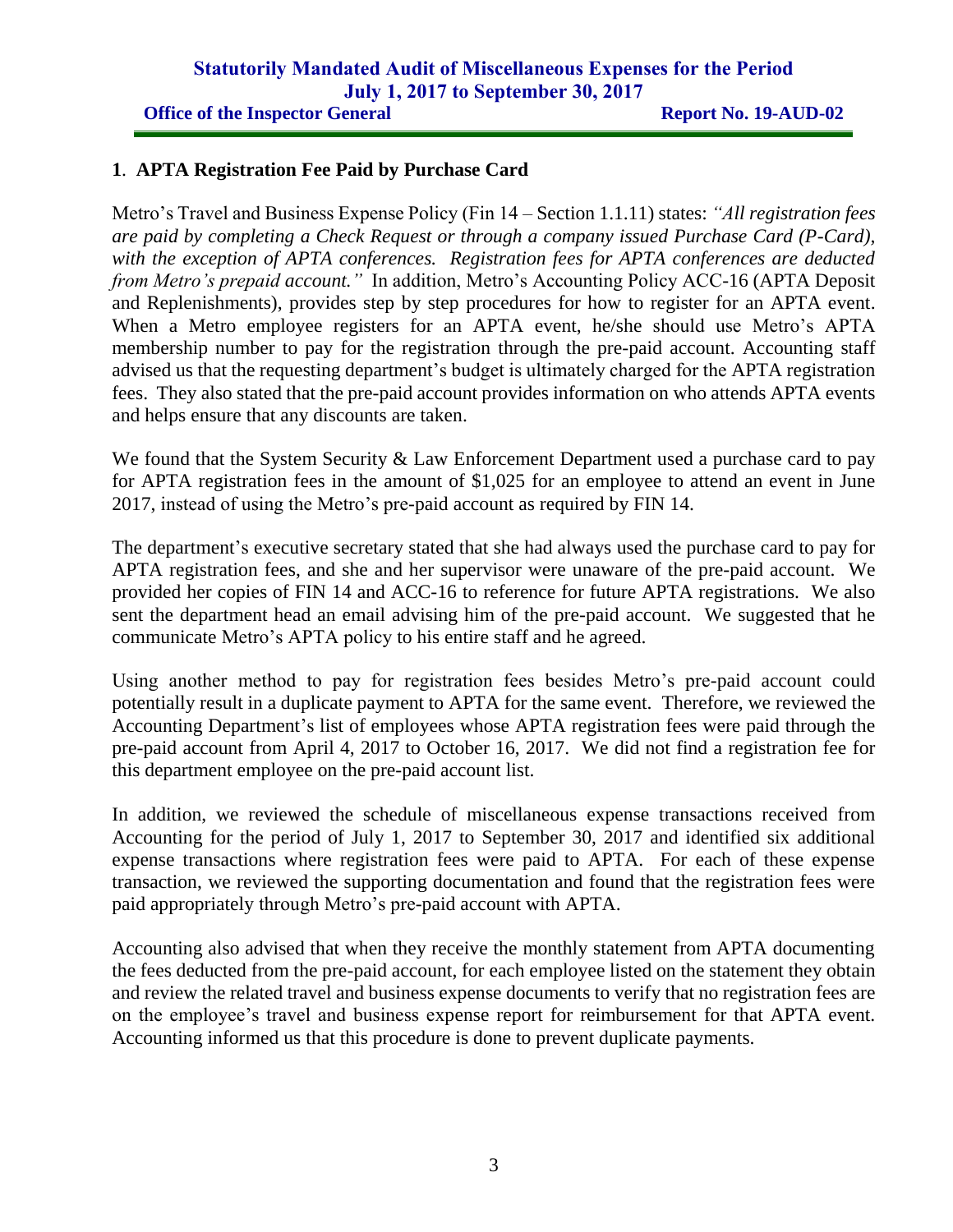#### **2. FIS Needs to be Updated to Accurately Reflect Metro's Chart of Accounts**

Our review found that an expense transaction for a corporate sponsorship was incorrectly charged to Account 50905 – Corporate Memberships instead of Account 50999 – Miscellaneous Expense - Others, which includes expense transactions for community outreach and sponsorships.

The Government Relations Department and the Office of the CEO each paid for half of a \$2,900 sponsorship for the California Transit Association Fall Conference in September 2017. Of this total, \$1,450 was incorrectly charged to Account 50905, which should be used only for Corporate Membership expenses. When we inquired why the sponsorship expense was charged to Account 50905, cost center staff said Metro's Financial Information System (FIS) showed under Account 50905, that this account could also be used for corporate sponsorships (see FIS screen shot below).

| <b>Expenditure</b> Type<br>Amount<br>50905 |  |  |  |  |  |  |
|--------------------------------------------|--|--|--|--|--|--|
| EXPENDITURE TYPE<br>$\times$               |  |  |  |  |  |  |
|                                            |  |  |  |  |  |  |
| Find 50905 - MISC CORP%                    |  |  |  |  |  |  |
| Acc Exp                                    |  |  |  |  |  |  |
| 50905 - MISC CORP/CONF SPONSORSHIP         |  |  |  |  |  |  |
| 50905 - MISC CORPORATE MEMBERSHIPS         |  |  |  |  |  |  |
|                                            |  |  |  |  |  |  |
|                                            |  |  |  |  |  |  |
|                                            |  |  |  |  |  |  |
| σ<br>state and state the                   |  |  |  |  |  |  |
| QK<br><b>Find</b><br>Cancel                |  |  |  |  |  |  |

We reviewed FIS and found that the account description for Account 50905 had not been updated to accurately reflect Metro's current Chart of Accounts, which states that Account 50905 is only for corporate memberships, and expenses for community or business outreach including sponsorship are charged to Account 50999 – Miscellaneous Expense - Others.

We discussed this matter with the Executive Officer, Finance/Controller. He advised that about 15 years ago, when Account 50905 was in use (the account had been deactivated), expenses related to corporate sponsorships were charged to this account. Subsequently in 2017, Account 50905 was reactivated to provide transparency for corporate membership expenses at the recommendation of the OIG. When Accounting reactivated this account, they updated the Chart of Accounts to reflect that Account 50905 should only be used for expenses related to corporate memberships and expenses for corporate sponsorships should be charged to Account 50999. However, at that time, information in FIS for Account 50905 was not updated to accurately reflect the current Chart of Accounts. The Executive Officer stated that he would immediately ask his system team to update FIS.

Charging expense transactions to their proper accounts helps ensure that accounting information is accurate and complete.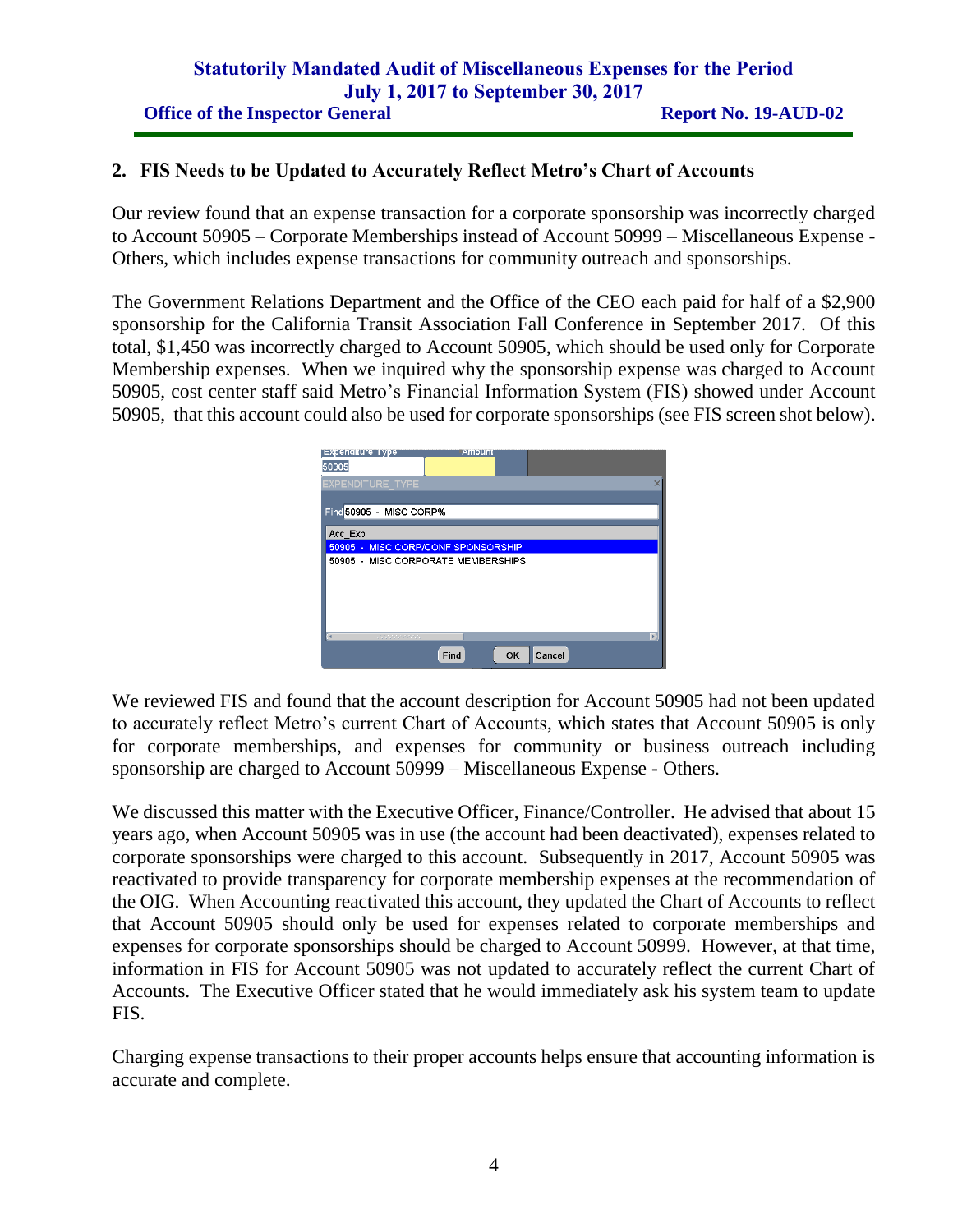### **CONCLUSION**

We found that miscellaneous expenses reviewed for the period of July 1, 2017 to September 30, 2017 generally complied with policies, and were reasonable and adequately supported with required documents. However, for two of the expenses reviewed, requirements were not followed concerning (1) paying for APTA registration through the pre-paid account, and (2) charging corporate sponsorship expenses to the appropriate account. In both matters, the department staff has initiated corrective actions.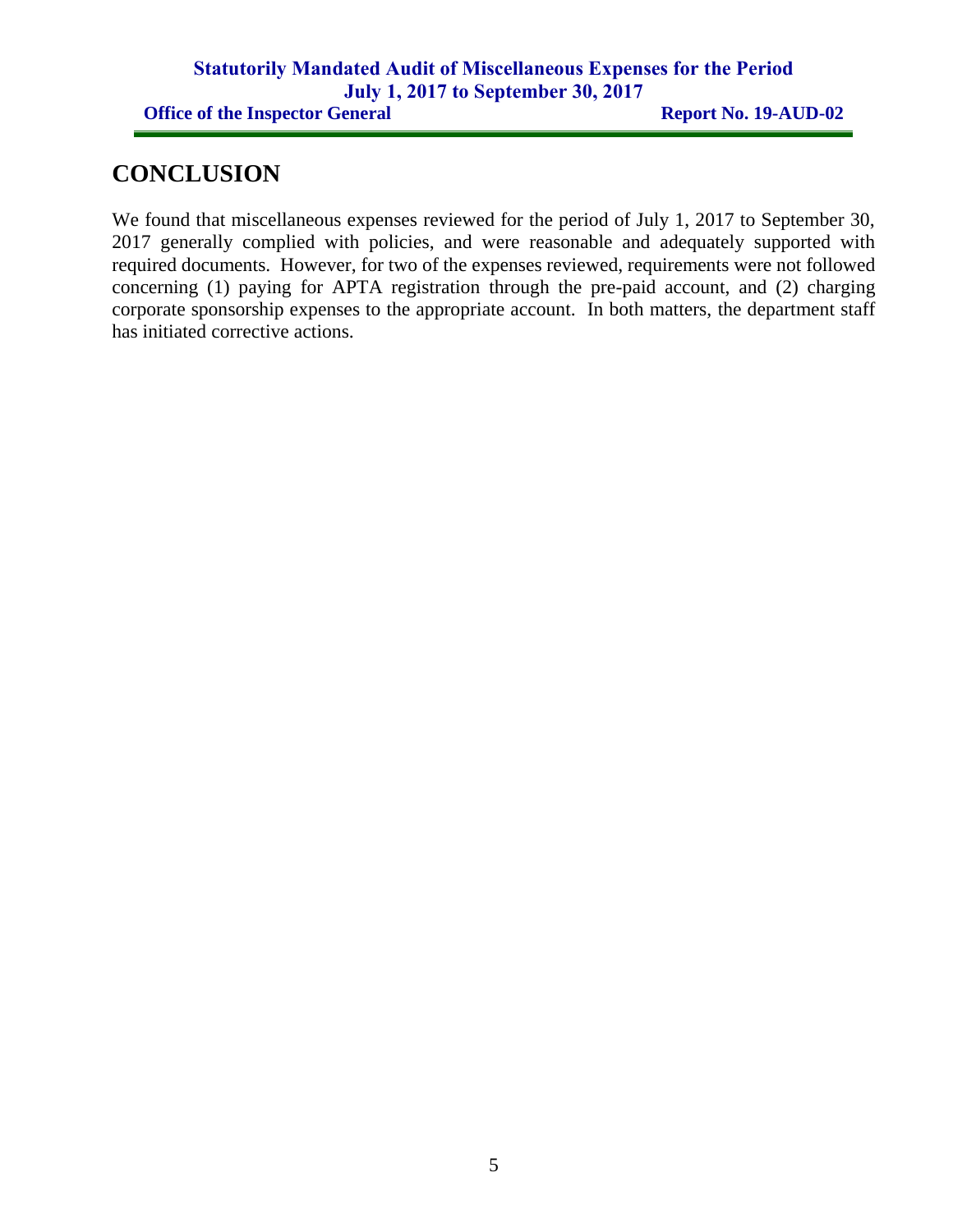# **Summary of Sampled Expenses Audited For the Period from July 1, 2017 to September 30, 2017**

|                |                                     |                               |                                | O |
|----------------|-------------------------------------|-------------------------------|--------------------------------|---|
| <b>Account</b> | <b>Account Description</b>          | <b>Total</b><br><b>Amount</b> | <b>Sample</b><br><b>Amount</b> |   |
| 50213          | <b>Training Program</b>             | $\mathcal{S}$<br>16,755       | $\mathcal{S}$<br>869           |   |
| 50903          | <b>Business Meals</b>               | 90,415                        | 3,000                          |   |
| 50905          | Corporate Membership                | 36,283                        | 1,450                          |   |
| 50908          | <b>Employee Relocation</b>          | 50,000                        | $\overline{0}$                 |   |
| 50910          | ER Mileage / Parking                | 3,215                         | 230                            |   |
| 50912          | Professional Membership             | 9,682                         | 965                            |   |
| 50914          | <b>Schedule Checkers</b>            | 2,293                         | $\overline{0}$                 |   |
| 50915          | Seminar and Conference Fee          | 115,563                       | 8,915                          |   |
| 50917          | <b>Business Travel</b>              | 145,935                       | 7,046                          |   |
| 50920          | <b>Business Interruption Fund</b>   | 994,645                       | 994,645                        |   |
| 50999          | <b>Other Miscellaneous Expenses</b> | \$524,118                     | $\mathcal{S}$<br>83,802        |   |
|                | <b>Totals</b>                       | \$1,988,904                   | \$1,100,922                    |   |
|                |                                     |                               |                                | ο |